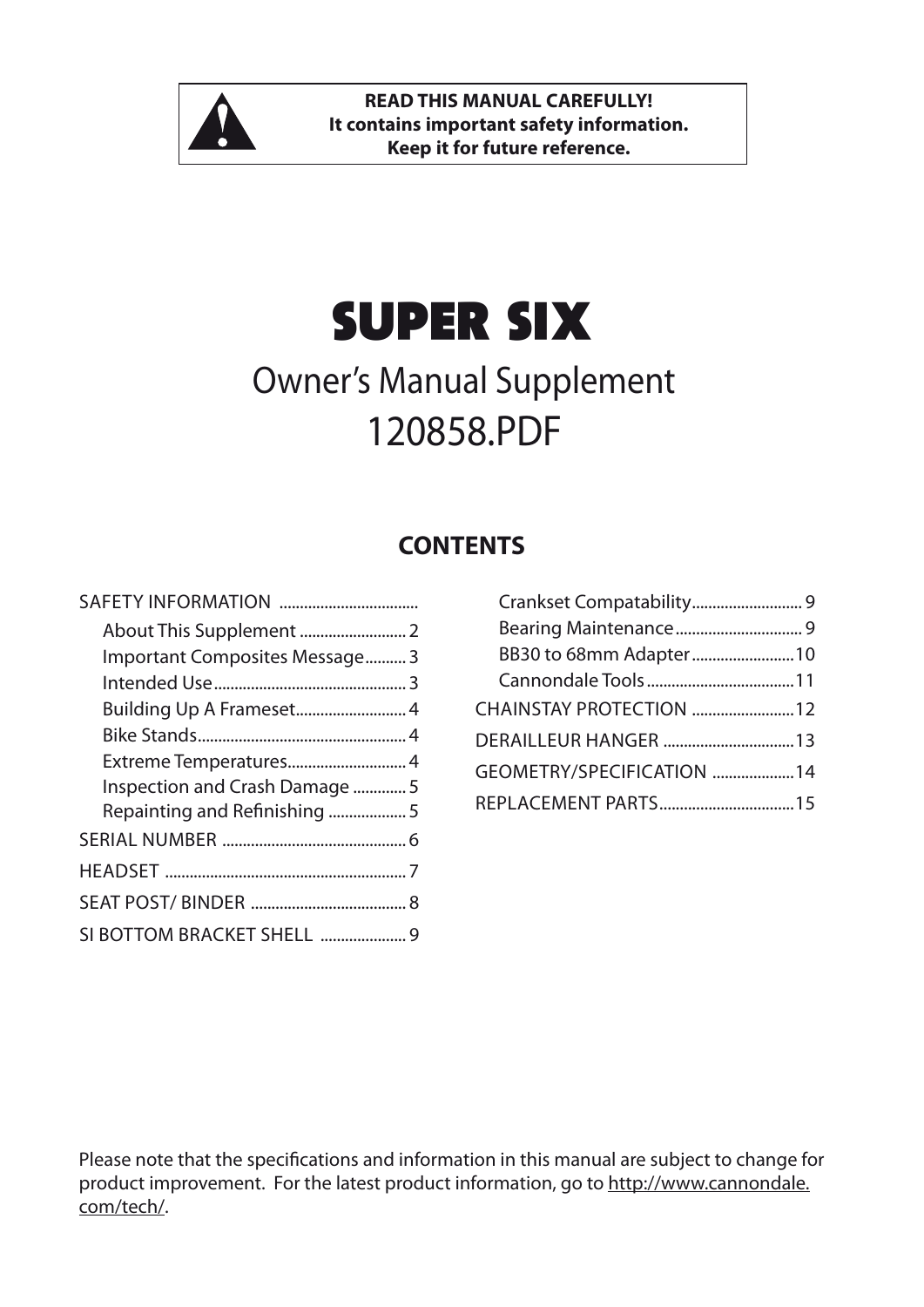## **SAFETY INFORMATION**

## **About This Supplement**

Cannondale Owner's Manual Supplements provide important model specific safety, maintenance, and technical information. They are not replacements for your *Cannondale Bicycle Owner's Manual*.

This supplement may be one of several for your bike. Be sure to obtain and read all of them.

If you need a manual or supplement, or have a question about your bike, please contact your Cannondale Dealer immediately, or call us at one of the telephone numbers listed on the back cover of this manual.

You can download Adobe Acrobat PDF versions of any Cannondale Owner's Manuals or Supplements from our website: http://www. cannondale.com/bikes/tech.

- **This manual is not a comprehensive safety or service manual for your bike.**
- **This manual does not include assembly instructions for your bike.**
- **All Cannondale bikes must be completely assembled and inspected for proper operation by a Cannondale Dealer before delivery to the owner.**

## **A** WARNING

This supplement may include procedures beyond the scope of general mechanical aptitude.

Special tools, skills, and knowledge may be required. Improper mechanical work increases the risk of an accident. Any bicycle accident has risk of serious injury, paralysis or death. To minimize risk we strongly recommend that owners always have mechanical work done by an authorized Cannondale retailer.

## **WARNING**

#### **IMPORTANT COMPOSITES MESSAGE**

Your bike is made from composite materials also known as "carbon fiber.".

All riders must understand a fundamental reality of composites. Composite materials constructed of carbon fibers are strong and light, but when crashed or overloaded, carbon fibers do not bend, they break.

For your safety, as you own and use the bike, you must follow proper service, maintenance, and inspection of all the composites (frame, stem, fork, handlebar, seat post, etc.) Ask your Cannondale Dealer for help.

We urge you to read PART II, Section D. "Inspect For Safety" in your *Cannondale Bicycle Owner's Manual* BEFORE you ride.

**YOU CAN BE SEVERELY INJURED, PARALYZED OR KILLED IN AN ACCIDENT IF YOU IGNORE THIS MESSAGE.**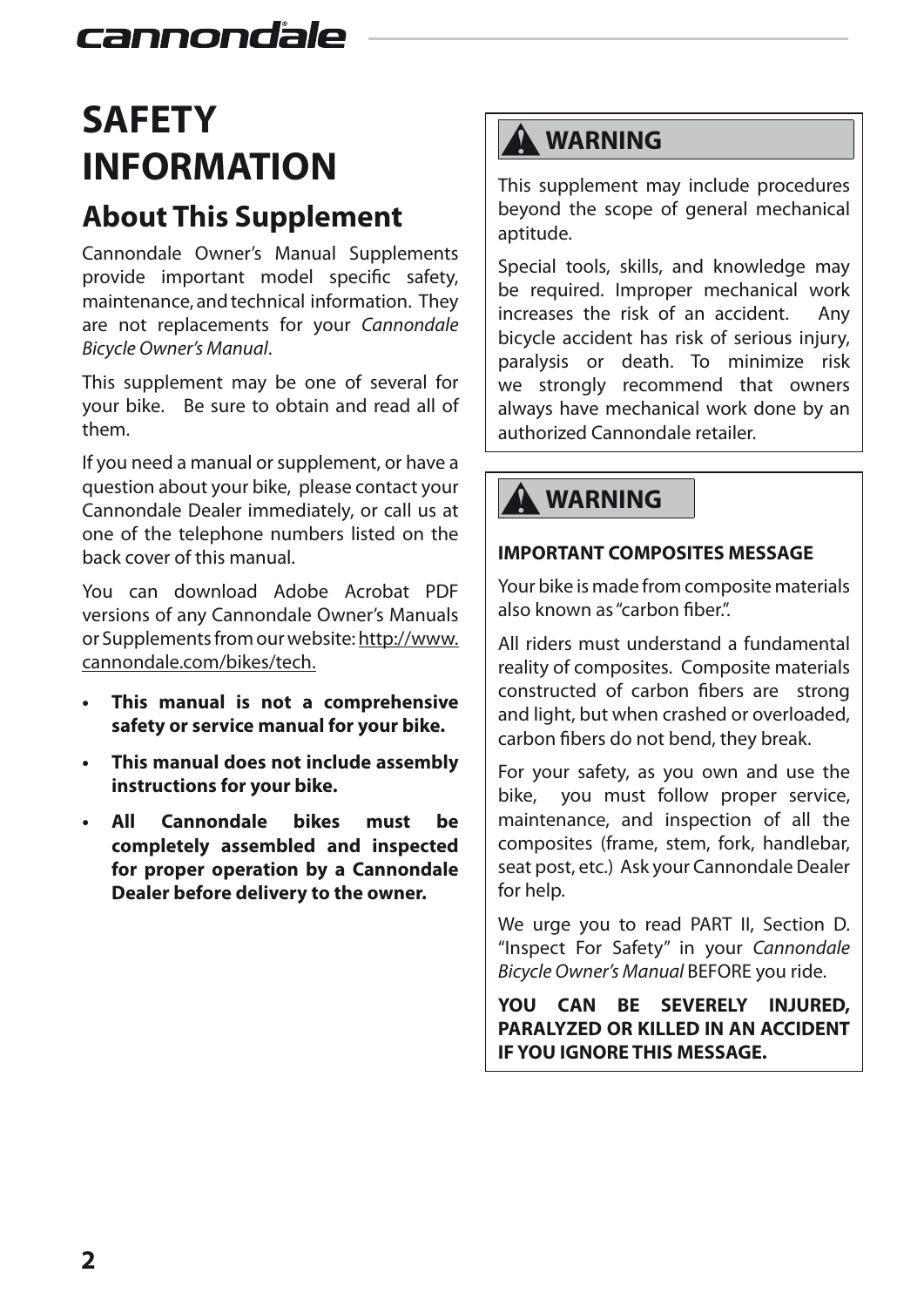### **Intended Use**

The intended use of your bike or frameset is CONDITION 1 / HIGH PERFORMANCE ROAD.



CONDITION 1 / HIGH-PERFORMANCE ROAD bikes and framesets are designed for riding on a paved surface where the tires do not lose ground contact. They are not intended to be ridden off-road, cyclocross, or touring with racks or panniers.

Material use is optimized to deliver both light weight and specific performance. You must understand that (1) these types of bikes are intended to give an aggressive racer or competitive cyclist a performance advantage over a relatively short product life, (2) a less aggressive rider will enjoy longer frame life, (3) you are choosing light weight (shorter frame life) over more frame weight and a longer frame life, (4) you are choosing light weight over more dent resistant or rugged frames that weigh more. All frames that are very light need frequent inspection for cracks that would indicate that the frame is worn out from fatigue. These frames are likely to be damaged or broken in a crash. They are not designed to take abuse or be a rugged workhorse.

**UNDERSTAND YOUR BIKE AND ITS INTENDED USE. CHOOSING THE WRONG BICYCLE FOR YOUR PURPOSE CAN BE HAZARDOUS. USING YOUR BIKE THE WRONG WAY IS DANGEROUS.**

Industry usage Conditions 1 - 5 are generalized and evolving. Consult your Cannondale Dealer about how you intend to use your bike.

Please read your *Cannondale Bicycle Owner's Manual* for more information about Intended Use and Conditions 1-5.

## **Maximum Weight Limit**

| <b>RIDER</b> | <b>LUGGAGE</b> * | <b>TOTAL</b> |
|--------------|------------------|--------------|
| lbs / kg     | lbs / kg         | lbs / kg     |
| 275 / 125    | 10/4.5           | 285/129      |

**\* Seat Bag /Handlebar Bag Only**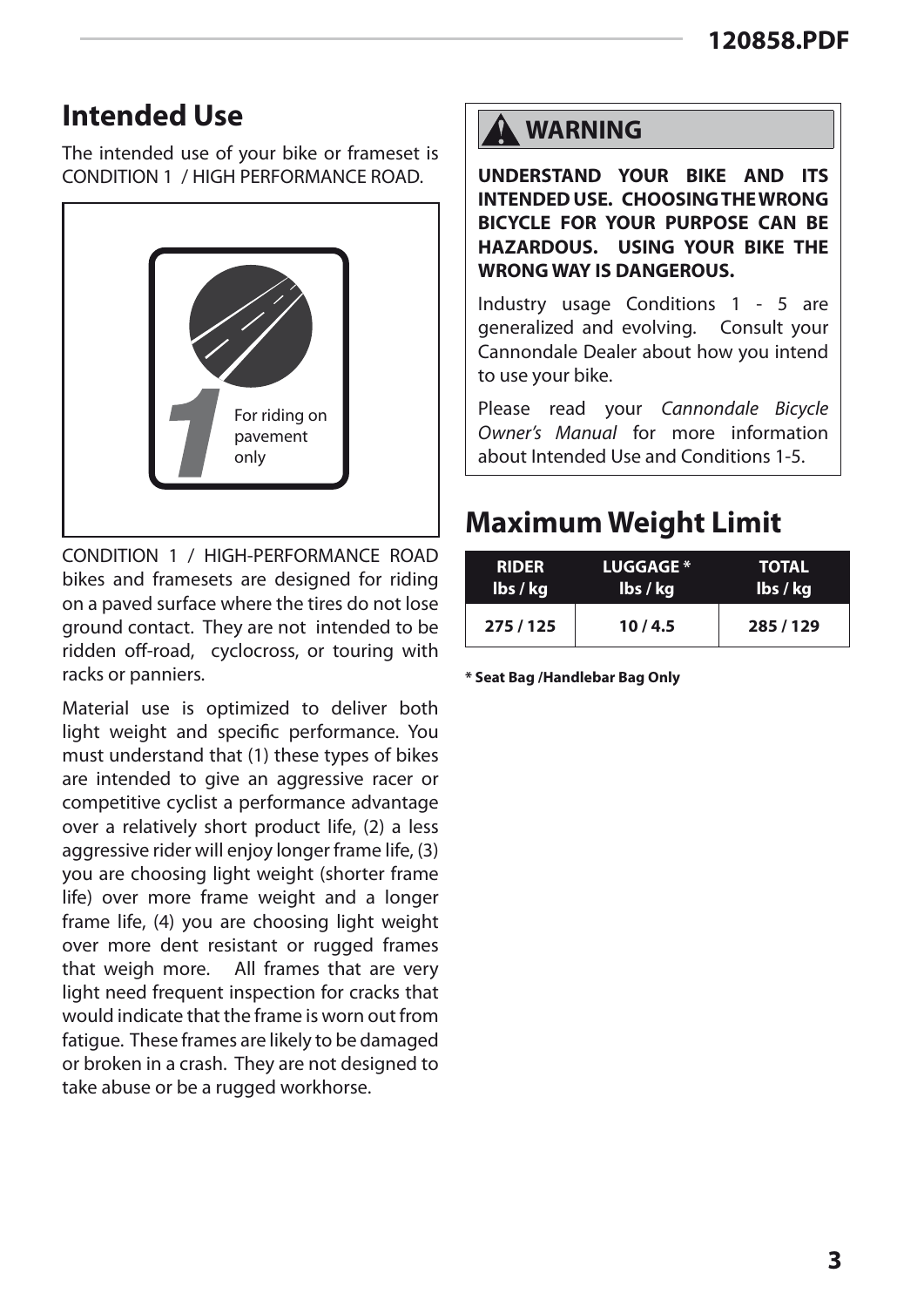## **Building Up A Frameset**

Before building up a frameset, consult with your Cannondale Dealer and the component manufacturers, and discuss your riding style, ability, weight, and interest in and patience for maintenance.

Make sure the components chosen are compatible with your bike and intended for your weight and riding style.

Generally speaking, lighter weight components have shorter lives. In selecting lightweight components, you are making a trade-off, favoring the higher performance that comes with less weight over longevity. If you choose more lightweight components, you must inspect them more frequently. If you are a heavier rider or have a rough, abusive or "go for it" riding style, buy heavy duty components.

Read and follow the component manufacturers warnings and instructions.

## **Bike Stands**

The clamping jaws of an ordinary bike stand can generate a crushing force strong enough to seriously damage and ruin your bike frame.

#### **CAUTION**

Never place your bike in a bike stand by clamping the frame. Place your bike in a stand by extending the seat post and positioning the stand clamp on the extended seat post. Don't extend beyond the MINIMUM INSERT line marked on the seat post.

Since your carbon seat post can also be damaged by clamping force, adjust the stand clamp for the minimum clamping force needed to secure the bike.

Also, before clamping, clean the post and protect the seat post finish with a rag.

If you have an old un-used seat post, use it instead of your regular post to mount your bike in a stand.

## **Protect From Extreme Temperatures**

 • Protect your carbon bike from extreme temperatures when storing or transporting it.

• Allow your bike to cool off or warm up before you ride

• Do not store your bike in places where the temperature will exceed 66.5C° (150°F). For example, do not leave your bike lying flat in a black pickup truck bed in the desert sun or under the glass of a hatchback auto.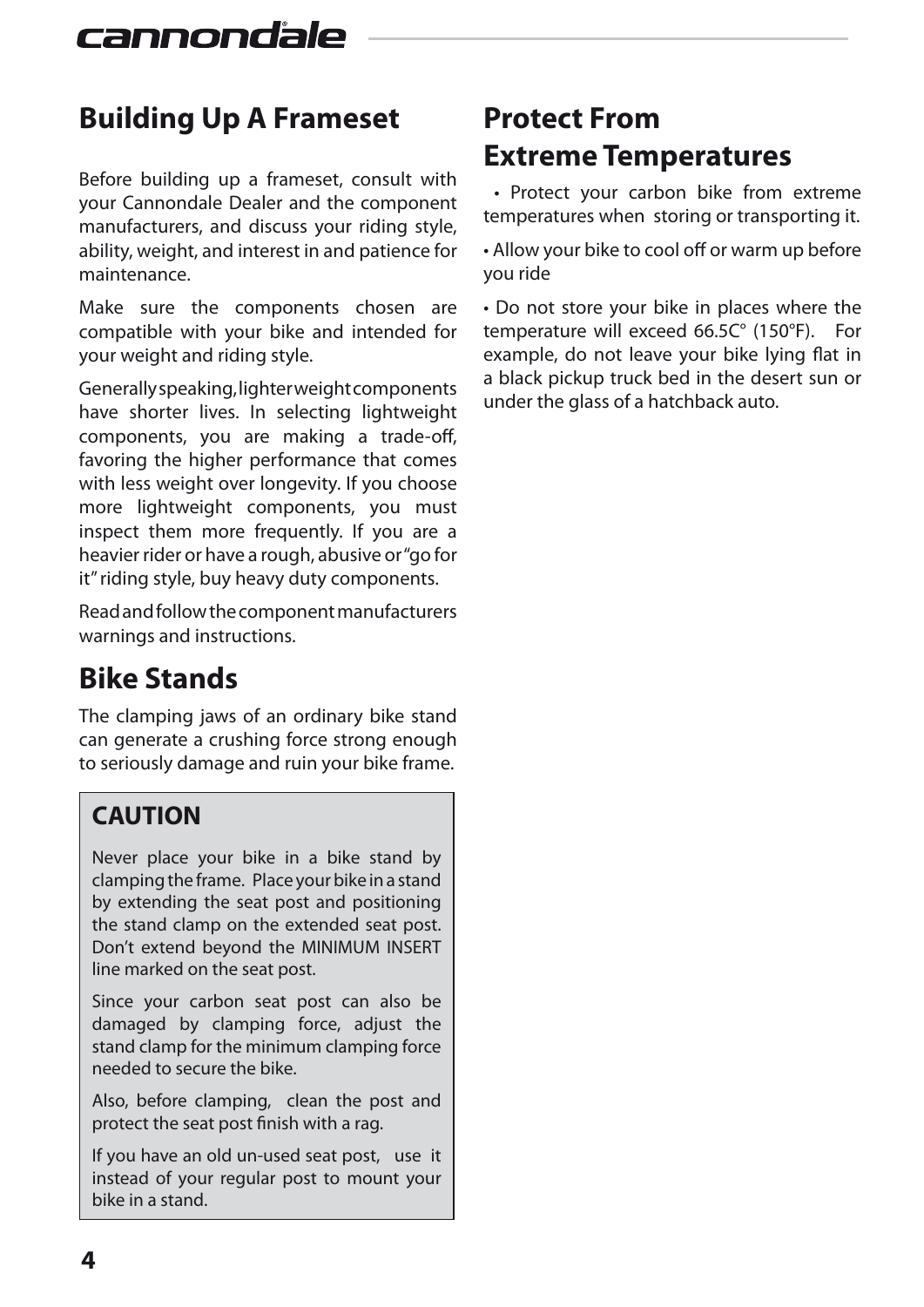## **Inspection & Crash Damage of Carbon Frames**

#### **WARNING**

#### **AFTER A CRASH OR IMPACT:**

Inspect frame carefully for damage (See PART II, Section D. Inspect For Safety in your Cannondale Bicycle Owner's Manual.)

Do not ride your bike if you see any sign of damage, such as broken, splintered, or delaminated carbon fiber.

#### **ANY OF THE FOLLOWING MAY INDICATE A DELAMINATION OR DAMAGE:**

An unusual or strange feel to the frame

Carbon which has a soft feel or altered shape

Creaking or other unexplained noises,

Visible cracks, a white or milky color present in carbon fiber section

**Continuing to ride a damaged frame increases the chances of frame failure, with the possibility of injury or death of the rider.** 

## **Repainting Or Refinishing**

**You should not paint over the existing finish, refinish or repaint your bike. The carbon fiber composites making up the frame are held together by some extremely strong bonding chemicals. However, these bonds can be attacked or weakened by paint stripping or refinishing chemicals.**

## **WARNING**

Repainting, painting over, retouching, or refinishing your frame or fork can result in severe damage leading to an accident. You can be severely injured, paralyzed or killed.

Refinishing chemicals : Solvents, and strippers can attack, weaken, or destroy the important composite chemical bonds holding your frame together.

Using abrasives or sanding the frame/fork structure, original paint, decals, or coatings through the use of mechanical actions such as plastic or glass bead blasting or other abrasive methods such as sanding or scraping can remove frame material or weaken it.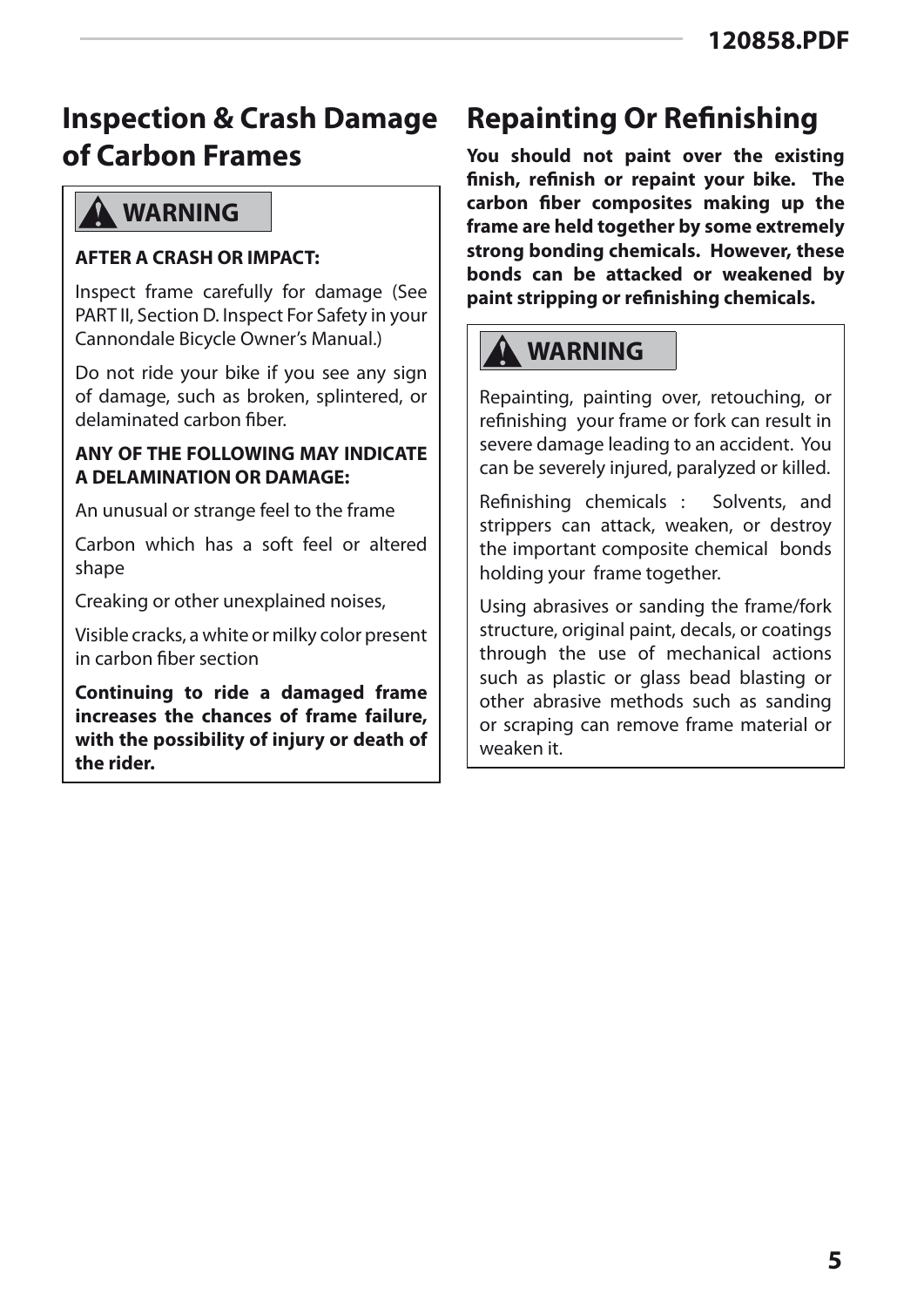

Figure 2.

### **Serial Number**

The serial number (1) printed and permanently affixed barcode label.

Use this serial number for warranty registration and theft recovery. See your *Cannondale Bicycle Owner's Manual* for more information on warranty registration.

## **Bottom Bracket Guide**

The cable guide (2) is mounted on the bottom bracket. Replacements are available through a Cannondale Dealer. The kit # is KF363/

#### **Vent**

Keep the small vent hole (3) in the bottom of the bottom bracket shell clear of any dirt so that any water can drain out.

Water can enter into frame tubes through washing, condensation, wet rides, or rain. It penetrates or can be sprayed in through water bottle bosses, seat tube, head tube and seat post openings.

Water will not chemically harm your bike. If it freezes, the ice expansion can burst or crack the frame making it unsafe to ride. This damage is NOT covered under your warranty.

#### **After wet rides, remove seat post, invert bike to drain any water.**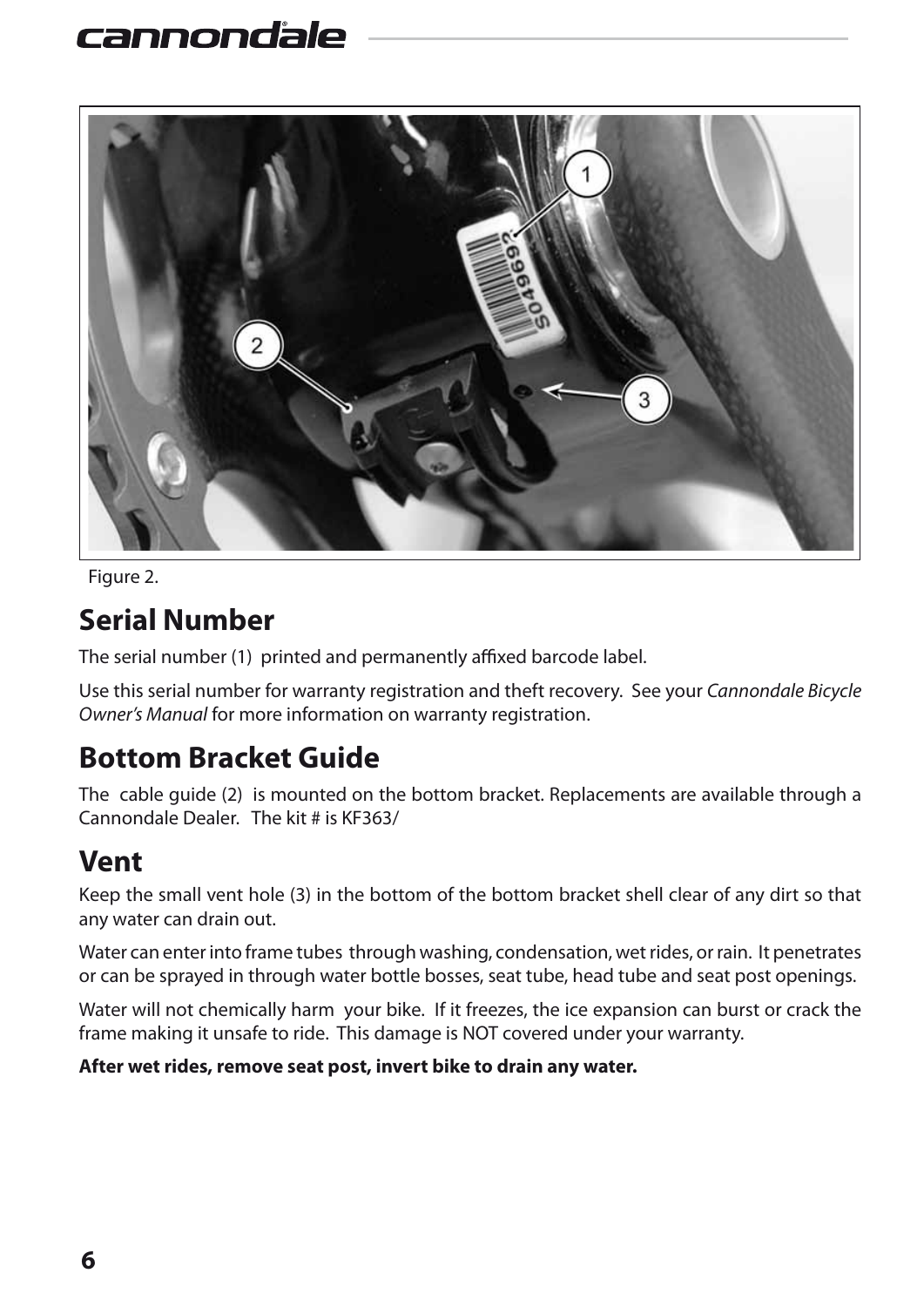## **HEADSET**



Figure 3a.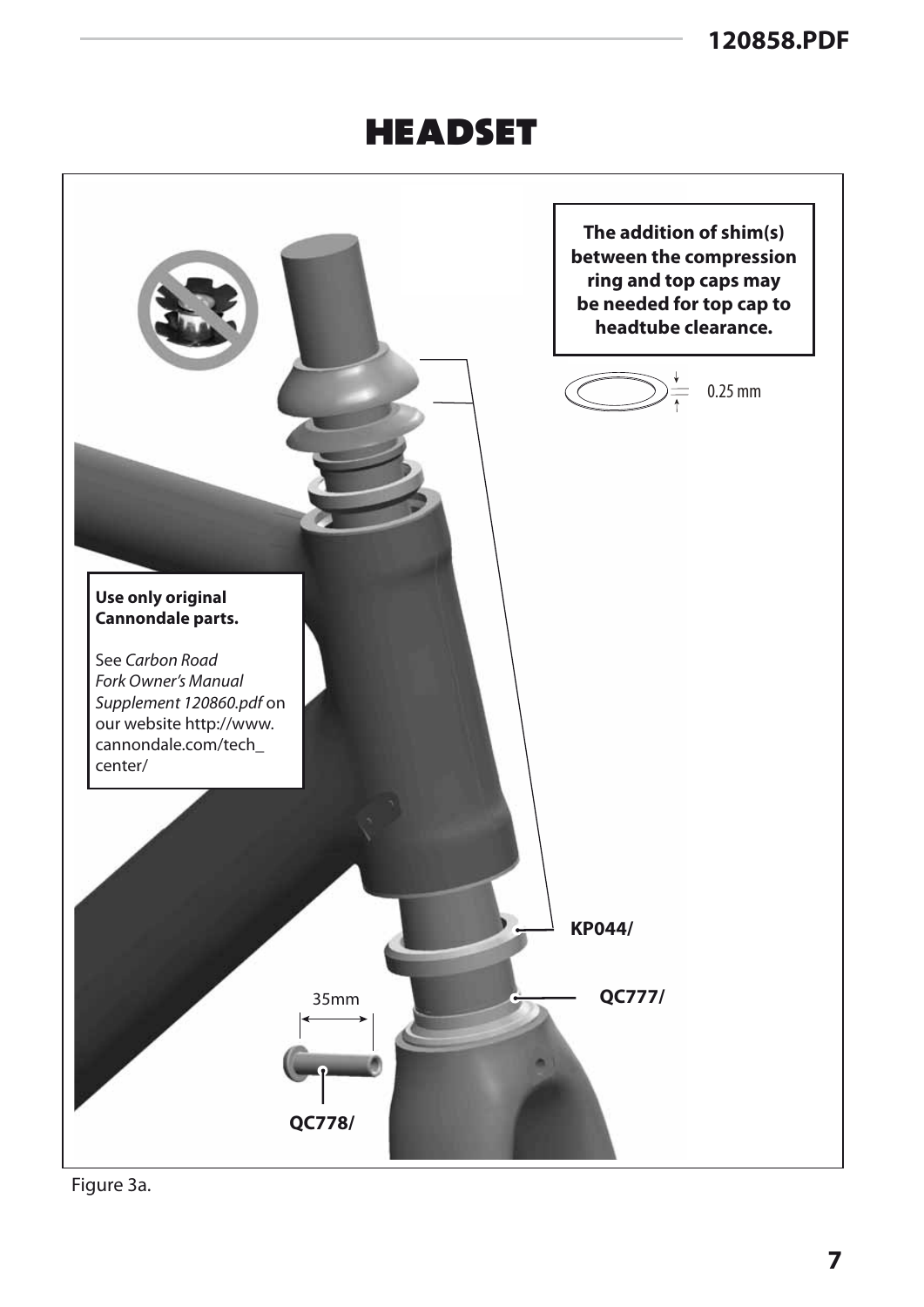

Figure 3b.

## **SI Compression Assembly KP017/ Instructions**

#### **The following procedure should only be completed by a professional bike mechanic.**

- 1. Assemble the fork, headset, spacers, and stem without tightening the stem bolts onto the head tube. When the system is assembled, the carbon steerer tube should be 2-3 mm below the top stem. All spacers must be located below the stem and within the maximum stack height as shown. No spacers may be used above the stem.
- 2. Set-up the compression assembly before inserting it. Adjust the length so that the expander is located at lower stem bolt. The top cap and the expander end provides critical support to the carbon steerer when tightening the stem bolts. Adjust the length by threading the top cap on the expander parts.
- 3. When the assembly is the correct length, insert it into the steerer tube. It is designed to fit snugly inside the steerer. Insert a 5 mm Allen key through the access hole in the TOP CAP and into the EXPANDER BOLT. Tighten the expanding parts by turning clockwise to 6.8Nm, 5 ftLbs.
- 4. Now, to set bearing preload, insert a 6mm allen key into the hex shape in the TOP CAP itself. Turn the entire top cap clockwise to increase preload. Turning it counter-clockwise will decrease the preload. When the headset preload feels correct, turn the stem to align the handlebar and tighten the stem fork clamp bolts to the torque specified for the stem. Consult the stem manufacturer's instructions. The torque values for components are often marked on the part.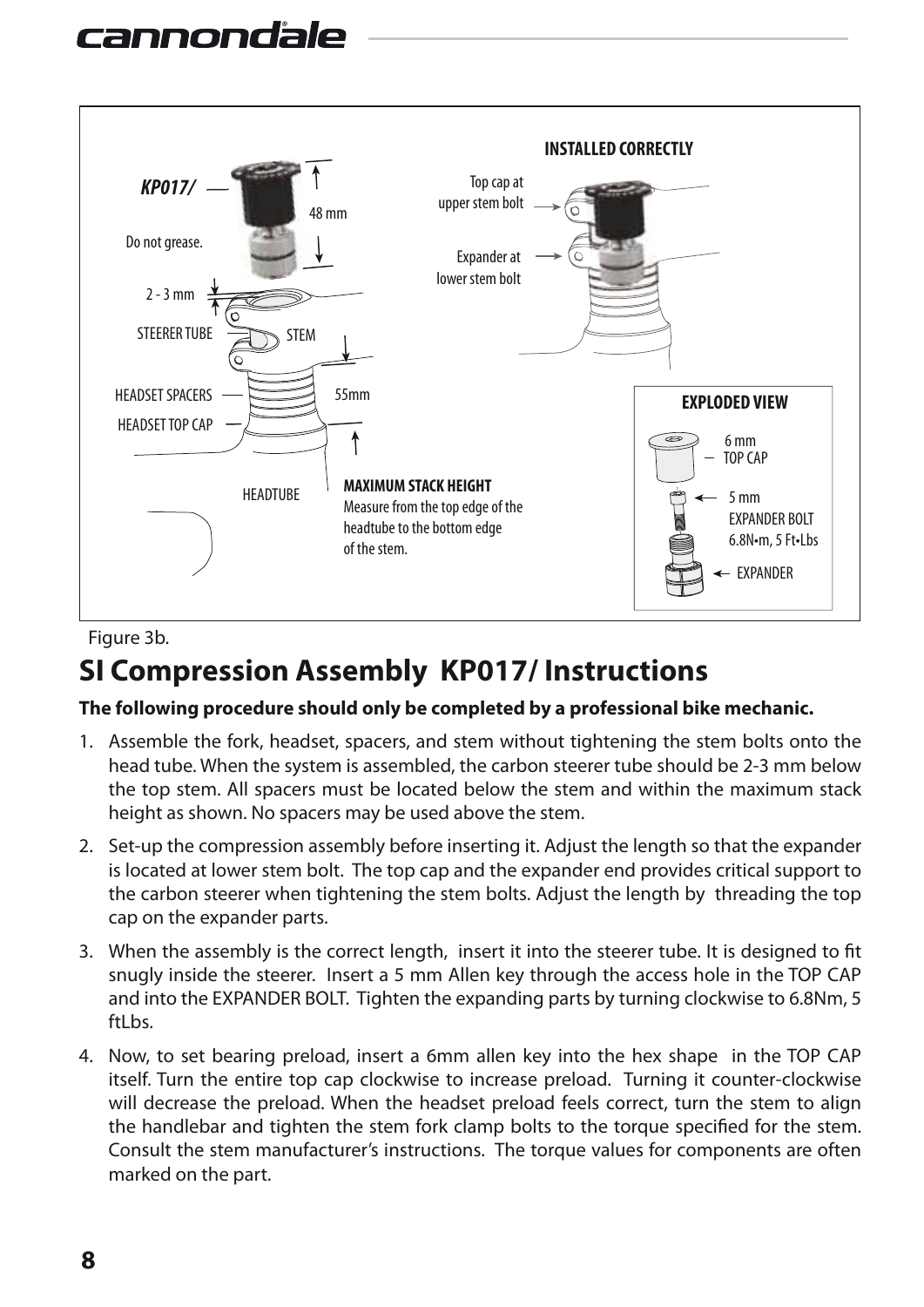## seat post / binder



#### Figure 4.

#### **Installation**

- 1. Make sure the seat post, binder, and seat tube are clean. Use a dry towel.
- 2. Apply small amount of seat post gel (Cannondale kit KF115/) to seat post surface and reinstall the post into the seat tube.
- 4 **FOR HIGH-PERFORMANCE CARBON SEAT POSTS ALWAYS POSITION THE SEAT BINDER SLOT OPPOSITE THE SEAT TUBE SLOT.** Locating the binder slot opposite the seat tube slot reduces the chances of cracking from deformation or accidental overtightening.

 Tighten the seat binder with a torque wrench. **DO NOT EXCEED MAXIMUM SPECIFIED TORQUE 6.8Nm.**

5. Check tightening torques of the saddle to seat post clamp bolts. Too much torque may fail the bolts. Too little torque will result in movement which leads to fatigue and bolt failure.

#### **WARNING**

**TO AVOID SEAT POST OR FRAME DAMAGE:**

• Follow seatpost manufacturer's instructions

• Use a torque wrench to tighten.

• Use only seat post gel to lubricate.

• Do not use solvents, or chemical spray cleaners to clean.

• Never force a seat post into the seat tube.

• After any crash, fall, or impact, remove and inspect the seat post for damage (e.G., Cracks, scratches, scrapes, gouges, splintering). If damage is found, do not ride it; discard it. Replace the seat post with a new one.

**YOU CAN BE SEVERELY INJURED, PARALYZED OR KILLED IF YOUR IGNORE THESE WARNINGS.**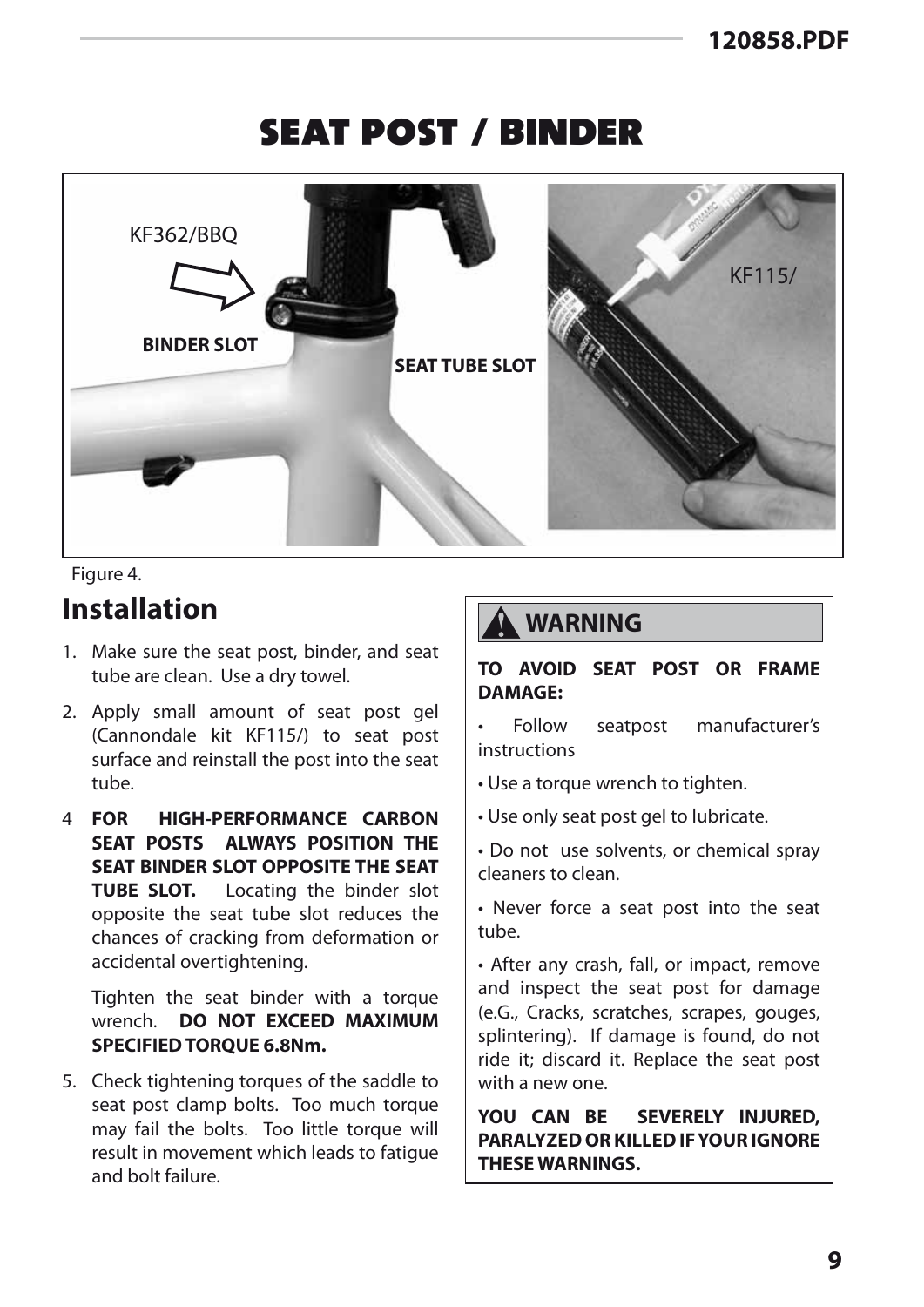## bottom bracket shell



Figure 5.

## **Crankset Compatability**

The BB shell is compatable with the BB30 Standard. See http://www.bb30standard.com/ For information see *SI Cranksets Owner's Manual Supplement*. See http://www.cannondale.com/ tech/.

## **Bearing Maintenance**

Shell bearings (KB6180/) are sealed cartridge type and do not require lubrication. Inspect bearing condition annually (at a minimum) and anytime the crankset assembly is disassembled or serviced. The bearings are a press fit within the shell. Old bearings should not be reinstalled if removed. Replace both bearings at the same time.

Replacements circlips (QC616/) are available if the circlips become damaged. The circlips can be lifted from the BB groove (inset) by lifting the hooked end with a thin blade screwdriver.

#### **CAUTION**

**DO NOT FACE, MILL OR MACHINE THE BOTTOM BRACKET SHELL FOR ANY REASON.** Doing so can result in serious damage and possibly a ruined bike frame.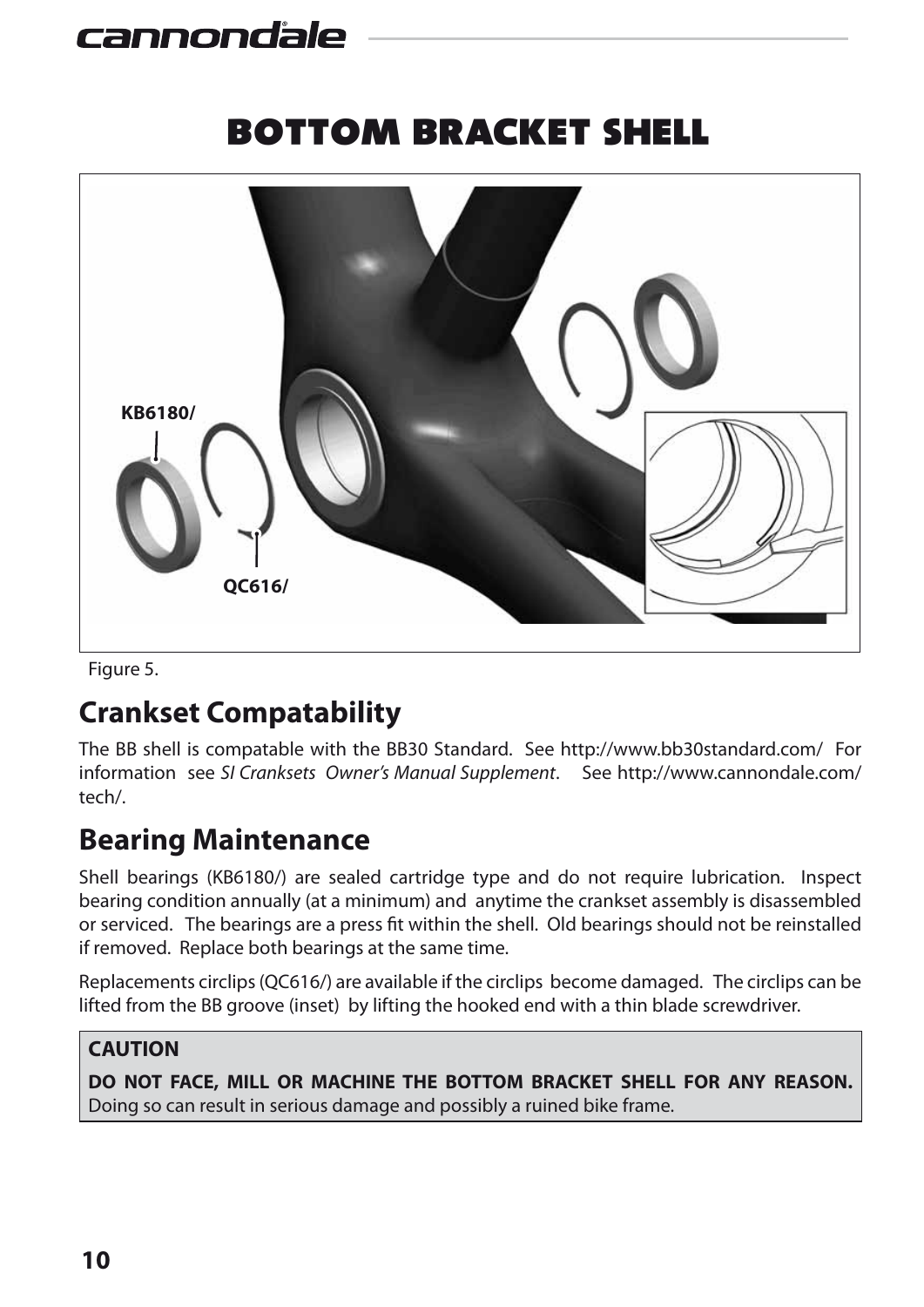### **BB30-to-68mm Standard Adapter**

The adapter (Cannondale kit KF365/) converts the BB30 bottom bracket cranksets for use with 68mm bottom brackets. Once installed, the adpater can not be removed.

The adapter IS NOT a repair part and will only work in undamaged frames in good condition. Improper installation or removal can result in damage and void applicable frame warranty.



Figure 6.

#### **CAUTION**

#### **SERIOUS FRAME DAMAGE**

Once installed, the SI-to-Standard adapter is a non-removable/ permanent frame part. Do not remove it. Adapters must be installed by a professional bike mechanic.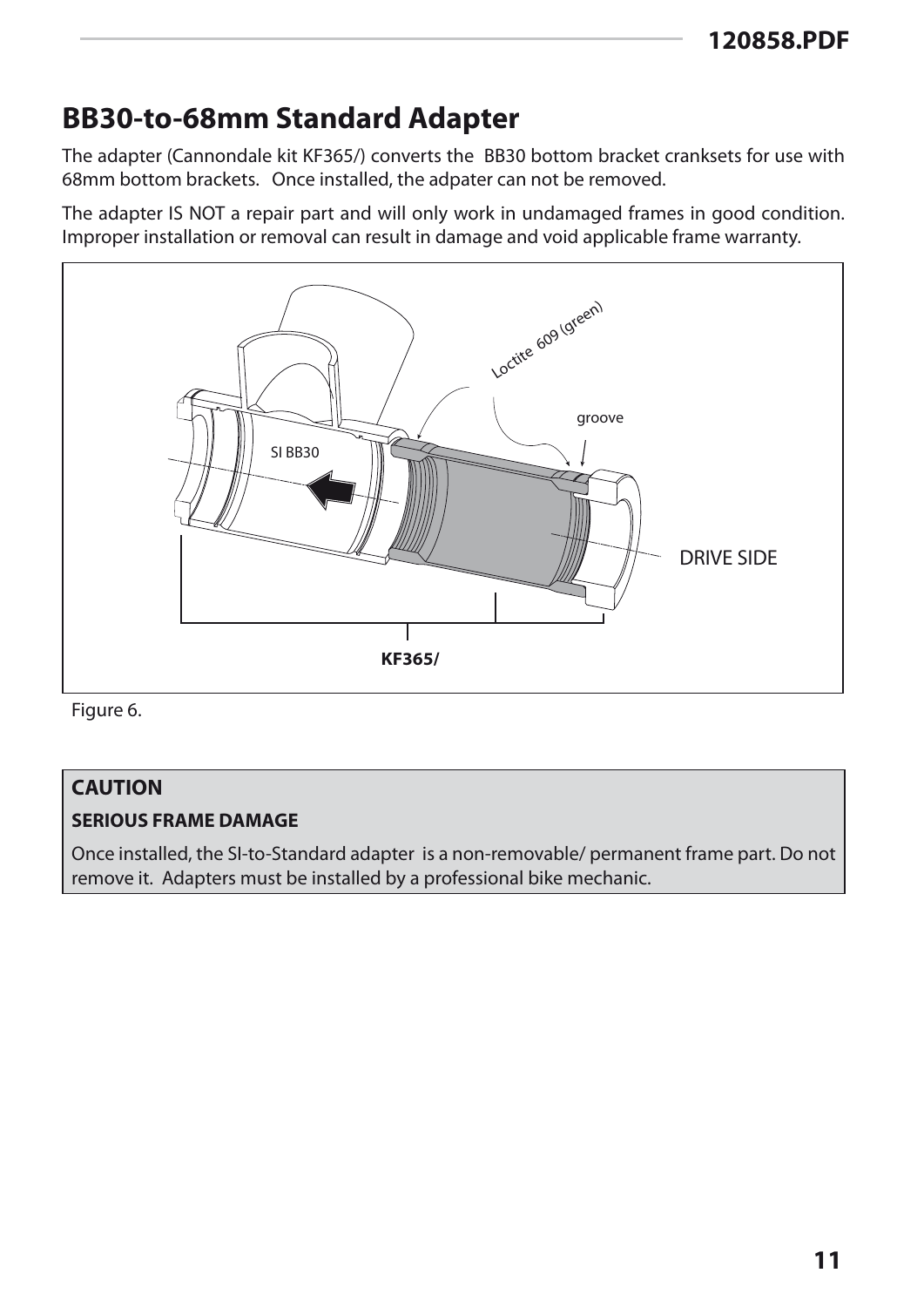## **Cannondale Tools**

KT011/ is a bearing removal tool. KT010/ is a set of bearing installation tools to be used with a standard headset press. KT013/ a two piece tool set required for removing the crankarms SI Hollowgram alloy cranksets. For information see *SI Cranksets Owner's Manual Supplement*. See http://www.cannondale.com/tech/.



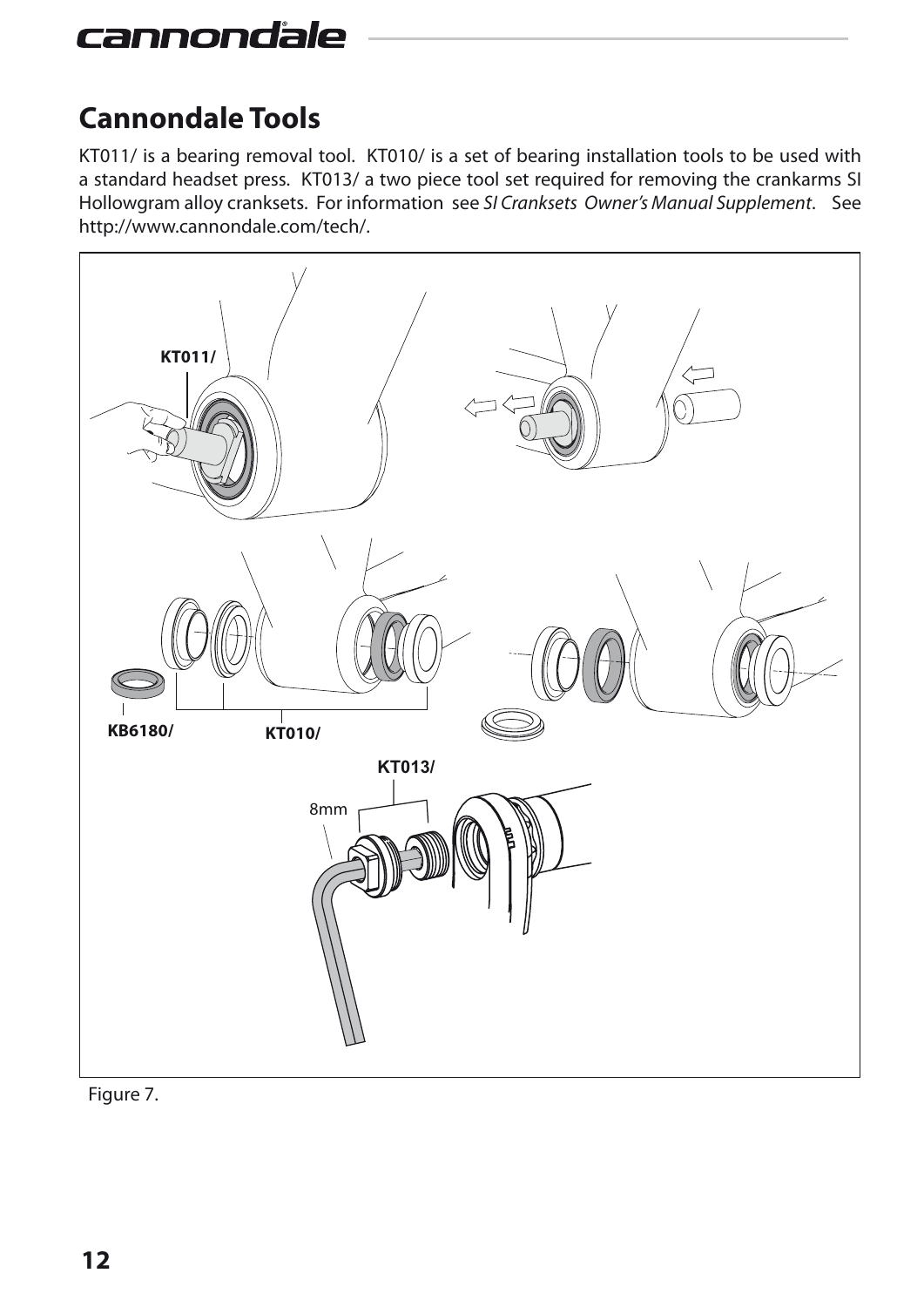## chainstay protection

The chainstay plate (Cannondale kit KP045/) located on the right chainstay just behind the chainrings, protects the chainstay from damage in the event the chain is dropped from the chainring. Contact your Cannondale Dealer for a replacement if it is becomes missing or damaged.



Figure 8.

The clear chainstay protector provides limited protection against frame or finish damage caused by the chain. Replacement protectors are available through a Cannondale Dealer.



Figure 9.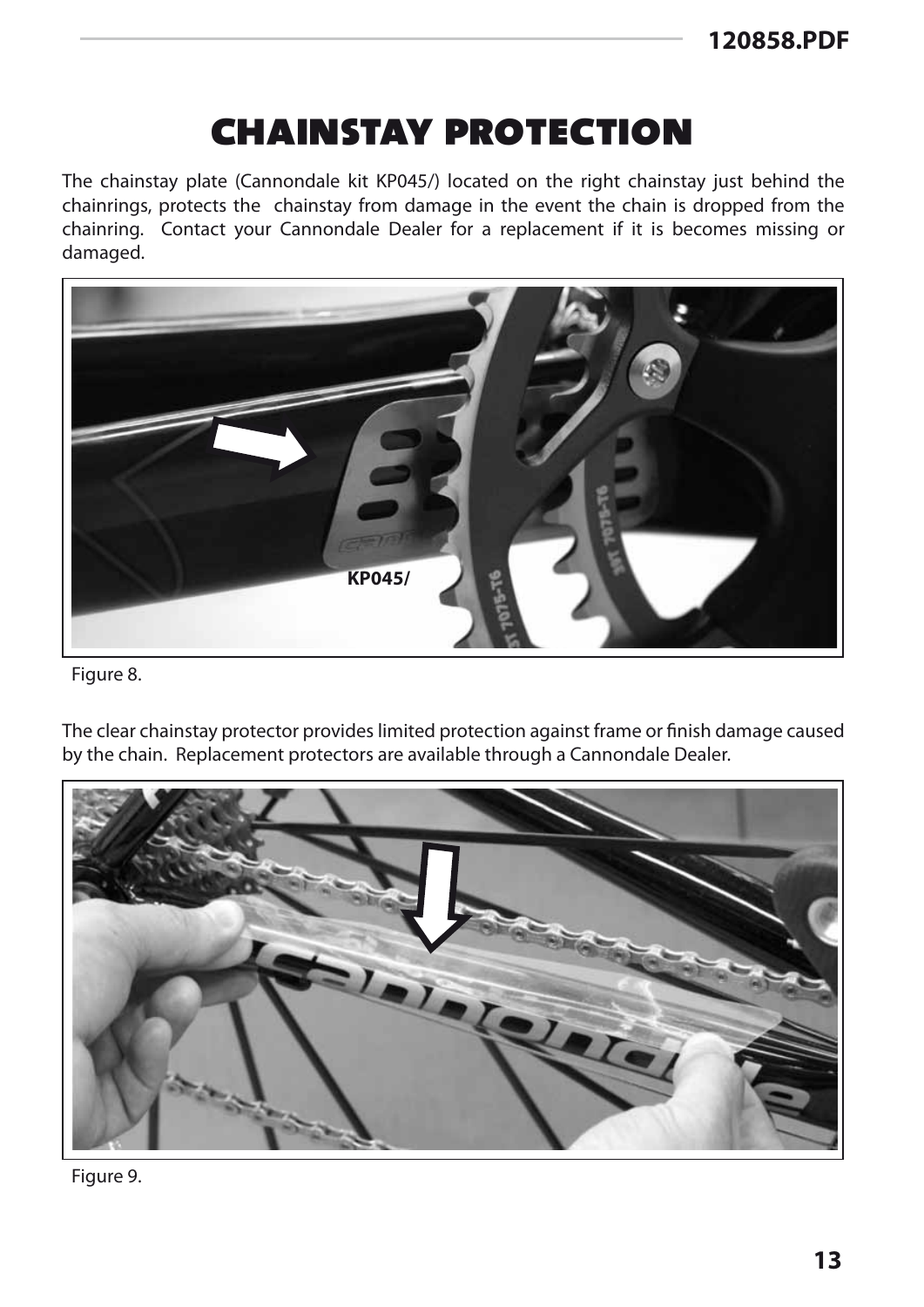## derailleur hanger

Before re- installing (same or new): Clean dropout and inspect carefully for any cracks or damage. Clean surfaces and apply a light film of bike grease to the dropout to minimize any noise or "creaking" that might result from very slight movement between the dropout and hanger during movement of the derailleur. Apply grease and Loctite carefully. Do not contaminate the male or female bolt threads with grease which would cause the Loctite to be ineffective.



Figure 10.

Check derailleur adjustment after replacement. Readjust wheel quick release so it is very tight. See PART I Section 4. A in your *Cannondale Bicycle Owner's Manual*.

## **CAUTION DO NOT USE A DERAILLEUR HANGER ALIGNMENT TOOL TO STRAIGHTEN.**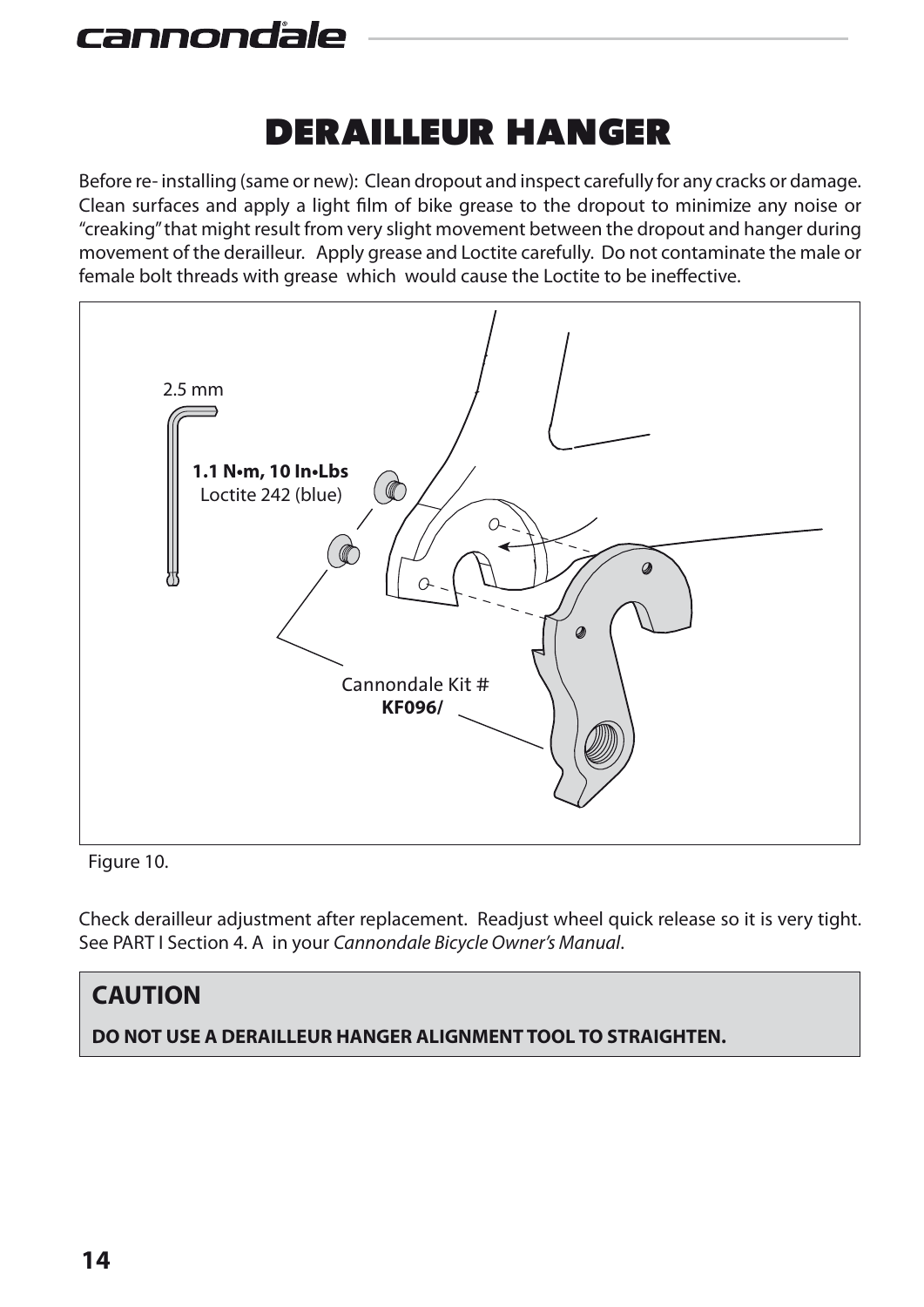

\* The measured size is from the center of the bottom bracket to the top of the top tube along the seat tube axis. All sizes have a slightly sloping top tube.